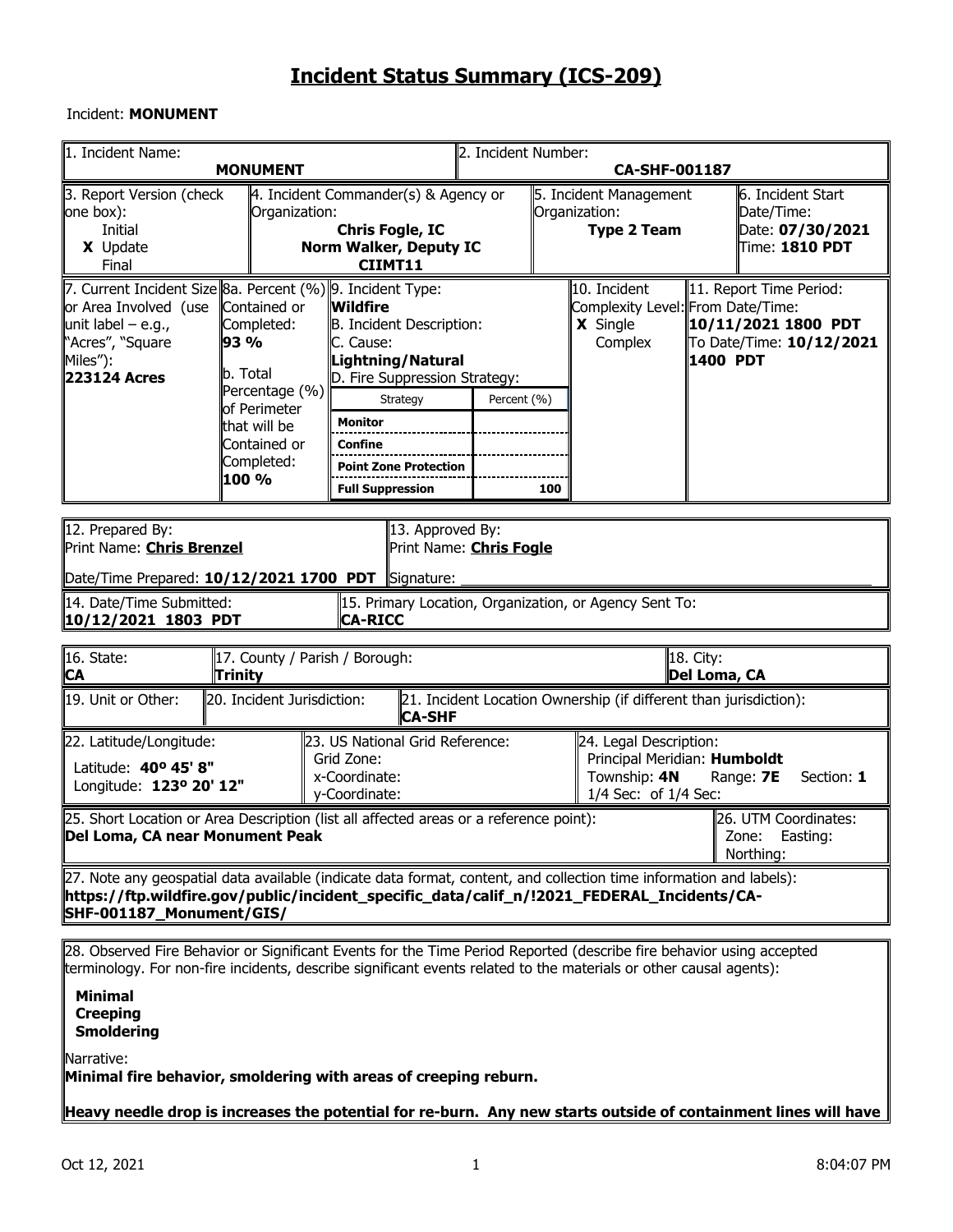#### Incident: **MONUMENT**

#### **moderate fire spread with short uphill runs. Fire behavior will also be reduced by the below freezing temperatures and increasing RH.**

29. Primary Fuel Model, Materials, or Hazards Involved (hazardous chemicals, fuel types, infectious agents, radiation, etc):

**Timber (Grass and Understory) Timber (Litter and Understory) Brush (2 feet)**

#### Narrative:

**The primary carrier of fire at lower elevations is grass and shrub mix. In the mid to upper elevation the fuels are heavy forest litter with shrubs and small trees. There are pockets of heavy dead and down. Fuels are fully cured and available for ignition.**

| 30. Damage Assessment Information (summarize<br>damage and/or restriction of use or availability to | A. Structural Summary                    | B. # Threatened (up to<br>72 hrs) | C. $#$<br>Damaged | $D.$ #<br>Destroyed |
|-----------------------------------------------------------------------------------------------------|------------------------------------------|-----------------------------------|-------------------|---------------------|
| residential or commercial property, natural resources,                                              | E. Single Residences                     |                                   |                   | 20                  |
| critical infrastructure and key resources, etc):                                                    | F. Multiple Residences                   |                                   |                   |                     |
|                                                                                                     | G. Mixed Commercial /<br>Residential     |                                   |                   |                     |
|                                                                                                     | H. Nonresidential Commercial<br>Property |                                   |                   |                     |
|                                                                                                     | I. Other Minor Structures                |                                   |                   |                     |

| 31. Public Status Summary:                          |                             |                                    | 32. Responder Status Summary:               |                                        |                             |                                    |                                    |  |  |
|-----------------------------------------------------|-----------------------------|------------------------------------|---------------------------------------------|----------------------------------------|-----------------------------|------------------------------------|------------------------------------|--|--|
| C. Indicate the Number of Civilians (Public) Below: |                             |                                    | C. Indicate the Number of Responders Below: |                                        |                             |                                    |                                    |  |  |
|                                                     | Previous<br>Report<br>Total | A. $#$ this<br>Reporting<br>Period | <b>B.</b> Total<br>$# to-$<br>date          |                                        | Previous<br>Report<br>Total | A. $#$ this<br>Reporting<br>Period | <b>B.</b> Total<br>$# to-$<br>date |  |  |
| D. Fatalities                                       | n                           |                                    | 0                                           | D. Fatalities                          | Ω                           |                                    |                                    |  |  |
| E. With Injuries/Illness                            |                             |                                    | 0                                           | E. With Injuries/Illness               | 13                          |                                    | 14                                 |  |  |
| F. Trapped/In Need of Rescue                        | 0                           |                                    | 0                                           | F. Trapped/In Need of Rescue           | 0                           |                                    |                                    |  |  |
| G. Missing                                          | 0                           |                                    | 0                                           | G. Missing                             | 0                           |                                    |                                    |  |  |
| H. Evacuated                                        | n                           |                                    | 0                                           | H. Evacuated                           | ŋ                           |                                    |                                    |  |  |
| I. Sheltering in Place                              | 0                           |                                    | 0                                           | I. Sheltering in Place                 |                             |                                    |                                    |  |  |
| J. In Temporary Shelters                            | 0                           |                                    | 0                                           | J. In Temporary Shelters               | ŋ                           |                                    |                                    |  |  |
| K. Have Received Mass<br>Immunizations              | 0                           |                                    | 0                                           | K. Have Received Mass<br>Immunizations | Ω                           |                                    |                                    |  |  |
| L. Require Immunizations                            | 0                           |                                    | 0                                           | L. Require Immunizations               | U                           |                                    |                                    |  |  |
| M. In Quarantine                                    | 0                           |                                    | 0                                           | M. In Quarantine                       | 0                           |                                    |                                    |  |  |
| N. Total # Civilians (Public)<br>Affected:          | 0                           |                                    | $\bf{0}$                                    | N. Total # Responders Affected:        | 13                          |                                    | 14                                 |  |  |

| 33. Life, Safety, and Health Status/Threat Remarks:                                                                                                                                              | 34. Life, Safety, and Health Threat |         |  |  |  |
|--------------------------------------------------------------------------------------------------------------------------------------------------------------------------------------------------|-------------------------------------|---------|--|--|--|
| Injury was from previous shift and confirmed as time lost today.                                                                                                                                 | Management:                         |         |  |  |  |
| 35. Weather Concerns (synopsis of current and predicted weather; discuss related                                                                                                                 |                                     | Active? |  |  |  |
| factors that may cause concern):                                                                                                                                                                 | A. No Likely Threat                 |         |  |  |  |
| <b>Discreted: Following a cold start to the day with widespread sub-freezing</b> $\mathsf{B}$ . Potential Future Threat<br>temperatures Tuesday morning, sunny skies allowed for slightly warmer |                                     |         |  |  |  |
| temperatures across the fire Tuesday afternoon. High temperatures                                                                                                                                | C. Mass Notifications in Progress   |         |  |  |  |
| ranged from the mid-50s over the ridgelines, to the upper 60s across the                                                                                                                         | D. Mass Notifications Completed     |         |  |  |  |
| valleys and lower slopes. Minimum humidity values fell into the 20-25%                                                                                                                           | E. No Evacuation(s) Imminent        |         |  |  |  |
| range across higher slopes and ridgelines, and 10-15% in the valleys.                                                                                                                            | F. Planning for Evacuation          |         |  |  |  |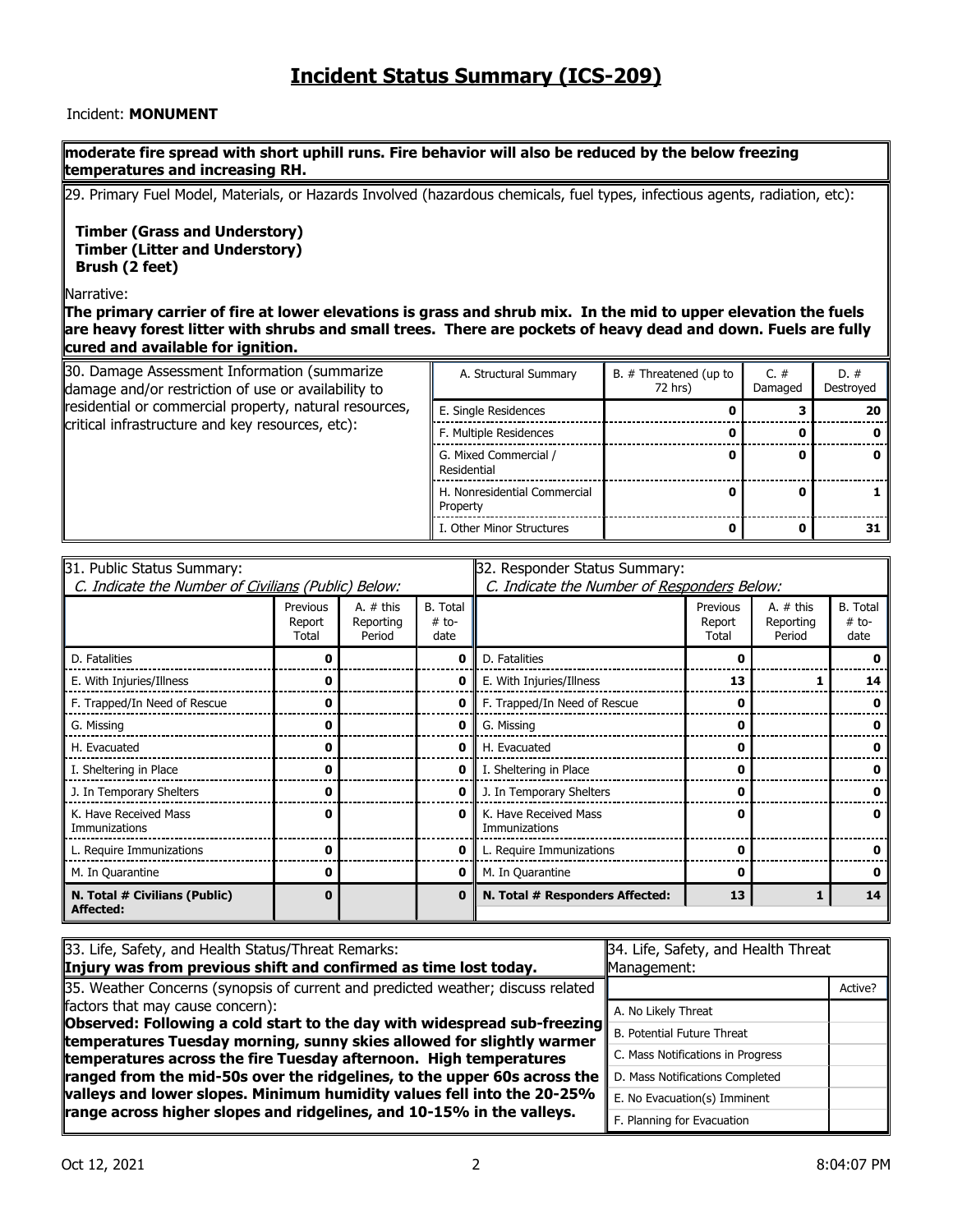#### Incident: **MONUMENT**

| Daytime winds across the fire were generally light and terrain driven.                                                                              |                                  | Active? |
|-----------------------------------------------------------------------------------------------------------------------------------------------------|----------------------------------|---------|
| Forecast: A weak cold front will bring a few showers to the area later<br>Tuesday night into Wednesday morning with minimal precipitation.          | G. Planning for Shelter-in-Place |         |
| Temperatures will trend slightly cooler, while humidity trends higher                                                                               | H. Evacuation(s) in Progress     |         |
| behind this front Wednesday afternoon. Expect high temperatures in the                                                                              | I. Shelter-in-Place in Progress  |         |
| low to mid 50s across upper slopes and ridgelines, and mid-60s in the                                                                               | J. Repopulation in Progress      |         |
| valleys. Afternoon humidity values will fall into the 20-25% range in the<br>valleys, and near 30% along upper slopes and ridgelines. Winds will be | K. Mass Immunization in Progress |         |
| generally northwest at 5 to 10 mph with gusts around 15 mph. High                                                                                   | L. Mass Immunization Complete    |         |
| pressure will bring a warming and drying trend for the latter portion of                                                                            | M. Quarantine in Progress        |         |
| the week.                                                                                                                                           | N. Area Restriction in Effect    |         |
|                                                                                                                                                     | O. Road Closure                  | X       |
|                                                                                                                                                     | P. Trail Closure                 | X       |
|                                                                                                                                                     | O. Area Closure                  | X       |

| period and in 12-, 24-, 48-, and 72-hour time frames:<br>Minimal fire activity expected with some pockets of increased activity due to lower RH. Smoldering in<br>deep duff and heavy fuels continues. Interior pockets continue to hold heat. Potential for roll out<br>remains as trees burnout. No expected increase in the fire perimeter.<br>12 hours:<br>A 30 percent chance of showers after 11pm. Increasing clouds, with a low around 40 at lower<br>elevations and 30's at the higher elevations. Northwest wind 6 to 11 mph becoming light in the |
|--------------------------------------------------------------------------------------------------------------------------------------------------------------------------------------------------------------------------------------------------------------------------------------------------------------------------------------------------------------------------------------------------------------------------------------------------------------------------------------------------------------------------------------------------------------|
|                                                                                                                                                                                                                                                                                                                                                                                                                                                                                                                                                              |
|                                                                                                                                                                                                                                                                                                                                                                                                                                                                                                                                                              |
|                                                                                                                                                                                                                                                                                                                                                                                                                                                                                                                                                              |
| evening. New precipitation amounts of less than a tenth of an inch possible. Possible snow over the<br>highest western peaks with accumulations less then a 1/4".                                                                                                                                                                                                                                                                                                                                                                                            |
| Smoldering in areas of deep duff, stumps, dead and down will continue. The potential for reburn in<br>areas of heavy needle drop will continue.                                                                                                                                                                                                                                                                                                                                                                                                              |
| 24 hours:<br>A 10 percent chance of showers before 11am. Partly sunny, then gradually becoming sunny, with a<br>highs in 50s and low 60s. Southwest wind 7 to 9 mph.                                                                                                                                                                                                                                                                                                                                                                                         |
| Minimal fire activity expected with an increase in RH. Smoldering in areas of deep duff, stumps, dead<br>48 hours: and down expected.                                                                                                                                                                                                                                                                                                                                                                                                                        |
| Sunny, with a high near 51. North wind 7 to 13 mph.                                                                                                                                                                                                                                                                                                                                                                                                                                                                                                          |
| Minimal fire activity expected, heavies continue to hold heat and consume. Re-burn potential persists.<br>72 hours:<br>Sunny, with a high near 59.                                                                                                                                                                                                                                                                                                                                                                                                           |
| Anticipated after 72 hours: Overall, minimal fire activity expected.                                                                                                                                                                                                                                                                                                                                                                                                                                                                                         |
| 37. Strategic Objectives (define planned end-state for incident):<br><b>Management Objectives:</b><br>Ensure safety for firefighters and the public through hazard recognition and application of the risk management<br>process.                                                                                                                                                                                                                                                                                                                            |
| Protect property - both public and private - including the following assets: Hwy 299 corridor, commercial<br>timber lands, natural resource values of Trinity Alps Wilderness, designated wild and scenic rivers and<br>inventory roadless areas.                                                                                                                                                                                                                                                                                                            |
| Mitigate the spread of Covid-19, abiding by local measures, and enforcing and instituting 2020 precautions.                                                                                                                                                                                                                                                                                                                                                                                                                                                  |
| Integrate with cooperating agencies to protect private and public property of Junction City, Burnt Ranch,<br>Trinity Village, Hayfork and Hyampom.                                                                                                                                                                                                                                                                                                                                                                                                           |
|                                                                                                                                                                                                                                                                                                                                                                                                                                                                                                                                                              |
| This is a full suppression incident. Roads, ridges, and other natural or manmade breaks and features will be<br>utilized to increase holding opportunities to keep the fire as small as possible.                                                                                                                                                                                                                                                                                                                                                            |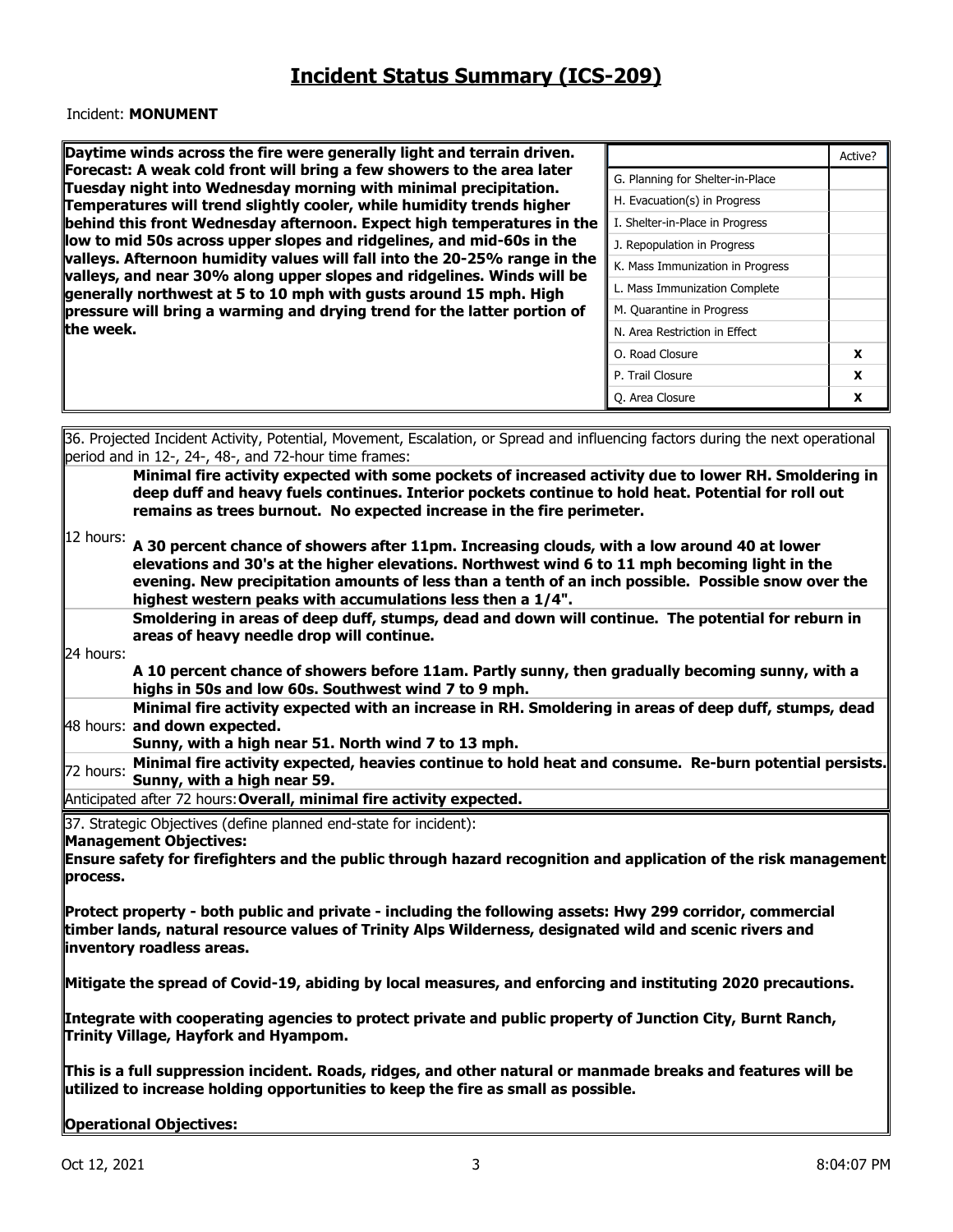#### Incident: **MONUMENT**

| Protect values of concern by ensuring fire remains in current footprint.                                                                                                                                                                                                                                                                                                                                                                                                                                                                                                                |
|-----------------------------------------------------------------------------------------------------------------------------------------------------------------------------------------------------------------------------------------------------------------------------------------------------------------------------------------------------------------------------------------------------------------------------------------------------------------------------------------------------------------------------------------------------------------------------------------|
| Provide aerial resources for initial attack within the Temporary Flight Restriction area.                                                                                                                                                                                                                                                                                                                                                                                                                                                                                               |
| Coordinate with resource advisors to minimize natural and cultural resource damage. Conduct suppression<br>repair activities in line with the objectives identified in the Fire Suppression Repair Plan.                                                                                                                                                                                                                                                                                                                                                                                |
| 38. Current Incident Threat Summary and Risk Information in 12-, 24-, 48-, and 72-hour timeframes and beyond. Summarize<br>primary incident threats to life, property, communities and community stability, residences, health care facilities, other critical<br>infrastructure and key resources, commercial facilities, natural and environmental resources, cultural resources, and continuity<br>of operations and/or business. Identify corresponding incident-related potential economic or cascading impacts:                                                                   |
| Communities: Numerous communities were affected by the fire and as the fire threat continues to<br>diminish, the main threat will be unstable slopes and hazard trees near homes and critical travel<br>routes. Emergency suppression repair work is being done to stabilize areas that were impacted by<br>suppression activities, but a threat of mud and debris flows from late fall and winters rains could<br>heavy impact these areas before the work can be completed.<br>Commercial: Recreation industry, including river rafting, fishing and hunting, and tourism continue to |
| be impacted by the closures.<br>Infrastructure: PG&E Transmission lines, PG&E and Trinity County PUD distribution lines, PG&E<br>substations, domestic water sources including streams, rivers, and wells. Hazard trees and the<br>12 hours:<br>movement of burned unstable slopes could impact the 299 which is the major East/West travel<br>corridor to the coast. Any heavy rains could cause serious impacts to highway.<br><b>Natural resources: Trinity Alps Wilderness.</b>                                                                                                     |
| Threatened and Endangered Species and habitat: Northern Spotted Owl, Fisher, Coho Salmon, Chinook<br>Salmon.<br>Watersheds: Mainstem and East Fork North Fork Trinity River watershed with anadromous fish<br>habitat.<br>Cultural: Archeologic sites including historic and pre-historic. Native American cultural, ceremonial,<br>and botanical sites.                                                                                                                                                                                                                                |
| 24 hours: All threats remain.                                                                                                                                                                                                                                                                                                                                                                                                                                                                                                                                                           |
| 48 hours: All threats remain.                                                                                                                                                                                                                                                                                                                                                                                                                                                                                                                                                           |
| 72 hours: All threats remain.                                                                                                                                                                                                                                                                                                                                                                                                                                                                                                                                                           |
| Anticipated after 72 hours: All areas previously discussed will could still be impacted.                                                                                                                                                                                                                                                                                                                                                                                                                                                                                                |
| 39. Critical Resource Needs in 12-, 24-, 48-, and 72-hour timeframes and beyond to meet critical incident objectives. List<br>resource category, kind, and/or type, and amount needed, in priority order:                                                                                                                                                                                                                                                                                                                                                                               |
| 3- Type 2 Crews, 4- HEQB, 4- Feller Bunchers, 4- FMODS, 4- Skidders, 2- Type 3 Engines, 2-<br>12 hours:<br>Graders(Type 1 and 2), 2- Type 2 water tenders, 2- SECM, 6- SEC1 and 6-SEC2.                                                                                                                                                                                                                                                                                                                                                                                                 |
| 24 hours: Critical until filled.                                                                                                                                                                                                                                                                                                                                                                                                                                                                                                                                                        |
| 48 hours: Remains critical.                                                                                                                                                                                                                                                                                                                                                                                                                                                                                                                                                             |
| 72 hours: Resources remain critical to incident needs.                                                                                                                                                                                                                                                                                                                                                                                                                                                                                                                                  |
| Anticipated after 72 hours: Any unfilled resources will still be critical.                                                                                                                                                                                                                                                                                                                                                                                                                                                                                                              |
| 40. Strategic Discussion: Explain the relation of overall strategy, constraints, and current available information to:<br>1) critical resource needs identified above,<br>2) the Incident Action Plan and management objectives and targets,                                                                                                                                                                                                                                                                                                                                            |
| 3) anticipated results.<br>Explain major problems and concerns such as operational challenges, incident management problems, and social, political,<br>economic, or environmental concerns or impacts.                                                                                                                                                                                                                                                                                                                                                                                  |
| Ensure current level of containment is not compromised by monitoring and patrolling by air in a effort to<br>minimize impacts to communities and values at risk. Fire continues to smolder in the Divisions I and L, although<br>the threat continues to diminish. The current strategy being implemented is prioritized in the following order:<br>life, structure defense/perimeter control, suppression rehab and hazard tree mitigation. The overall objective is                                                                                                                   |
| meet strategic goals while also targeting a transfer of the incident to a local organization in the next 10 days.<br>This is dependent on maintaining the current workforce through replacement of resources as they time out and<br>increasing some specific resource types to meet the need of the suppression rehab standards. Approximately                                                                                                                                                                                                                                         |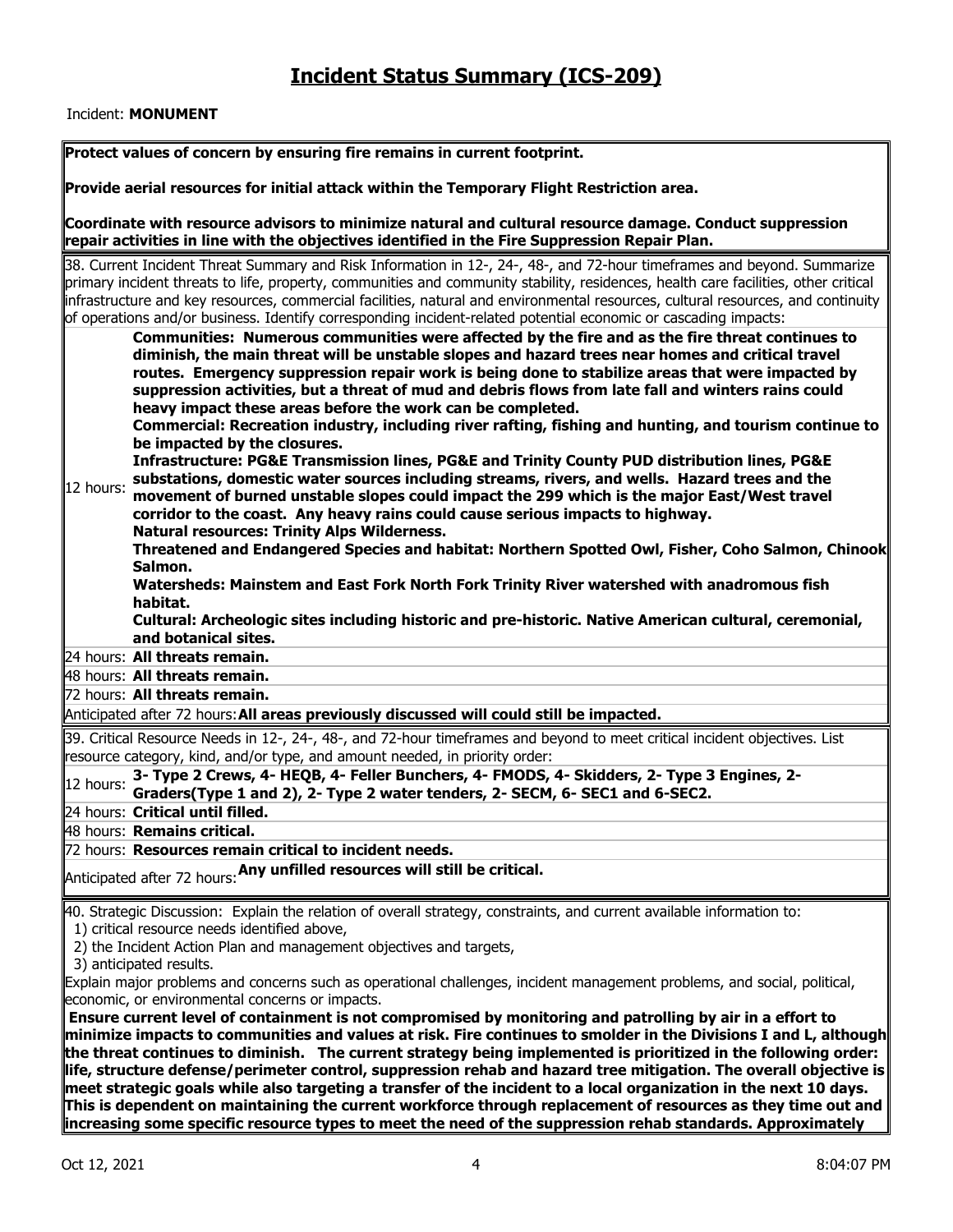#### Incident: **MONUMENT**

234 miles of 630 total miles of suppression repair lines have been repaired including hazard tree mitigation.

41. Planned Actions for Next Operational Period:

**Keep fire within existing containment lines and continue to build direct line where safe to do so. Continue to determine the appropriate number, type, and kinds of resources to accomplish planned repair work. Reduce hazards along travel corridors within the fire interior. Utilize the suppression repair plan in coordination with resource advisors to implement and track suppression repair. Repair and suppression resources will backhaul excess equipment with an emphasis on accountable property. Remote areas of the fire will be monitored and patrol by air.**

42. Projected Final Incident Size/Area (use unit label – e.g., "Acres", "Square Miles"): **225,000**

43. Anticipated Incident Containment or Completion Date: **11/01/2021**

44. Projected Significant Resource Demobilization Start Date:

45. Estimated Incident Costs to Date: **\$155,100,000.00**

46. Projected Final Incident Cost Estimate: **\$162,000,000.00**

47. Remarks (or continuation of any blocks above – list block number in notation):

**All State Resources from states other than CA remain consolidated under the State Column Incident continues to be managed from the ICP in Redding with operational and overhead working from three camps Weaverville, Hayfork and Willow Creek. As work is completed over the following week or so the need for additional camps will be reassessed and possibly consolidated in alignment with cost containment and incident needs. Heavy equipment and miscellaneous overhead remain as critical resources to complete the work.**

|                                | 49. Resources (summarize resources by category, kind, and/or type; show # of resources on top 1/2 of box, show # of<br>personnel associated with resource on bottom 1/2 of box): |                 |                 |              |                |              |              |                         |              |                |                         |                |                |              |                         |                |              |                  |                           |
|--------------------------------|----------------------------------------------------------------------------------------------------------------------------------------------------------------------------------|-----------------|-----------------|--------------|----------------|--------------|--------------|-------------------------|--------------|----------------|-------------------------|----------------|----------------|--------------|-------------------------|----------------|--------------|------------------|---------------------------|
| 48.<br><b>Agency or</b><br>Org |                                                                                                                                                                                  | CR <sub>1</sub> | CR <sub>2</sub> | <b>CRC</b>   | HEL2           | HEL3         | ENG3         | ENG4                    | ENG5         | ENG6           | <b>DOZR</b>             | <b>WTDT</b>    | <b>WTDS</b>    | <b>MAST</b>  | <b>SKID</b>             | <b>TRVH</b>    | <b>EXCV</b>  | 50.<br>Ovhd      | 51.<br><b>Tot</b><br>Pers |
| <b>BIA</b>                     | <b>Rsrc</b>                                                                                                                                                                      | $\mathbf 0$     | $\mathbf 0$     | 0            | $\mathbf 0$    | $\mathbf 0$  | $\mathbf 0$  | $\mathbf 0$             | $\mathbf 0$  | $\mathbf 0$    | 0                       | $\mathbf 0$    | $\mathbf 0$    | $\mathbf 0$  | $\mathbf 0$             | $\mathbf 0$    | $\mathbf 0$  |                  |                           |
|                                | Pers                                                                                                                                                                             | $\mathbf{0}$    | $\mathbf{0}$    | $\mathbf{0}$ | $\mathbf 0$    | $\mathbf{0}$ | $\mathbf 0$  | $\mathbf{0}$            | $\mathbf{0}$ | $\mathbf 0$    | $\mathbf{0}$            | $\mathbf{0}$   | $\mathbf 0$    | $\mathbf 0$  | $\bf{0}$                | $\mathbf 0$    | $\mathbf 0$  | $\mathbf{1}$     | 1                         |
| <b>BLM</b>                     | <b>Rsrc</b>                                                                                                                                                                      | $\mathbf 0$     | $\mathbf{0}$    | 0            | $\mathbf 0$    | $\mathbf{0}$ | 2            | $\mathbf{1}$            | 0            | $\mathbf 0$    | O                       | O              | $\mathbf{0}$   | O            | $\mathbf 0$             | $\mathbf 0$    | $\mathbf 0$  |                  |                           |
|                                | Pers                                                                                                                                                                             | $\mathbf{0}$    | $\mathbf{0}$    | $\mathbf{0}$ | $\mathbf 0$    | $\mathbf{0}$ | 5            | 3                       | $\mathbf 0$  | $\mathbf 0$    | $\mathbf{0}$            | $\mathbf{0}$   | $\mathbf 0$    | $\mathbf 0$  | $\mathbf{0}$            | $\mathbf 0$    | $\mathbf{0}$ | 11               | 19                        |
| CA                             | <b>Rsrc</b>                                                                                                                                                                      | $\mathbf 0$     | 0               | 4            | $\mathbf 0$    | $\mathbf 0$  | $\mathbf 0$  | $\mathbf 0$             | 0            | $\mathbf 0$    | 0                       | 0              | $\mathbf 0$    | $\mathbf 0$  | $\mathbf 0$             | $\pmb{0}$      | $\pmb{0}$    |                  |                           |
|                                | Pers                                                                                                                                                                             | $\mathbf 0$     | $\mathbf{0}$    | 34           | $\mathbf 0$    | $\mathbf 0$  | $\mathbf 0$  | $\bf{0}$                | $\mathbf 0$  | $\mathbf 0$    | $\mathbf 0$             | $\mathbf 0$    | $\bf{0}$       | $\mathbf 0$  | $\mathbf 0$             | $\mathbf 0$    | $\mathbf 0$  | 36               | 70                        |
| <b>FS</b>                      | <b>Rsrc</b>                                                                                                                                                                      | 1               | $\mathbf{0}$    | 0            | $\overline{2}$ | 1            | $\mathbf 0$  | 1                       | 0            | 2              | O                       | O              | 0              | 0            | $\mathbf 0$             | $\bf{0}$       | $\mathbf 0$  |                  |                           |
|                                | Pers                                                                                                                                                                             | 17              | $\mathbf{0}$    | $\mathbf 0$  | 16             | 6            | $\mathbf{0}$ | 6                       | $\mathbf{0}$ | 10             | $\mathbf{0}$            | $\mathbf{0}$   | $\mathbf{0}$   | $\mathbf{0}$ | $\mathbf{0}$            | $\mathbf 0$    | $\mathbf{0}$ | 119              | 174                       |
| <b>FWS</b>                     | <b>Rsrc</b>                                                                                                                                                                      | $\mathbf 0$     | $\mathbf{0}$    | 0            | $\mathbf 0$    | O            | $\mathbf 0$  | 0                       | 0            | 1              | 0                       | O              | $\mathbf{0}$   | 0            | $\mathbf 0$             | $\mathbf 0$    | $\mathbf 0$  |                  |                           |
|                                | Pers                                                                                                                                                                             | $\mathbf 0$     | $\mathbf{0}$    | $\mathbf{0}$ | $\mathbf{0}$   | $\mathbf{0}$ | $\mathbf 0$  | $\mathbf 0$             | $\mathbf 0$  | 3              | $\mathbf{0}$            | $\mathbf{0}$   | $\mathbf{0}$   | $\mathbf 0$  | $\mathbf{0}$            | $\mathbf 0$    | $\mathbf 0$  | $\boldsymbol{9}$ | 12                        |
| <b>NPS</b>                     | <b>Rsrc</b>                                                                                                                                                                      | 0               | $\mathbf{0}$    | 0            | $\mathbf 0$    | O            | 0            | $\mathbf 0$             | 0            | $\bf{0}$       | 0                       | 0              | $\mathbf 0$    | 0            | $\mathbf 0$             | 0              | $\mathbf 0$  |                  |                           |
|                                | Pers                                                                                                                                                                             | $\mathbf{0}$    | $\mathbf{0}$    | $\mathbf{0}$ | $\mathbf 0$    | $\mathbf{0}$ | $\mathbf{0}$ | $\mathbf{0}$            | $\mathbf 0$  | $\mathbf 0$    | $\mathbf{0}$            | $\mathbf{0}$   | $\mathbf{0}$   | $\mathbf 0$  | $\mathbf{0}$            | $\mathbf 0$    | $\mathbf{0}$ | 13               | 13                        |
| <b>NWS</b>                     | <b>Rsrc</b>                                                                                                                                                                      | 0               | $\mathbf 0$     | 0            | $\mathbf 0$    | $\mathbf 0$  | $\mathbf 0$  | 0                       | 0            | $\mathbf 0$    | 0                       | 0              | $\mathbf 0$    | $\mathbf 0$  | $\mathbf 0$             | $\pmb{0}$      | $\mathbf 0$  |                  |                           |
|                                | Pers                                                                                                                                                                             | $\mathbf 0$     | $\mathbf{0}$    | $\mathbf 0$  | $\mathbf 0$    | $\mathbf{0}$ | $\mathbf 0$  | $\mathbf 0$             | $\mathbf 0$  | $\mathbf 0$    | $\mathbf{0}$            | $\mathbf{0}$   | $\mathbf{0}$   | $\mathbf 0$  | $\mathbf 0$             | $\mathbf 0$    | $\mathbf 0$  | $\overline{2}$   | $\overline{2}$            |
| PRI                            | <b>Rsrc</b>                                                                                                                                                                      | $\mathbf 0$     | 9               | 0            | $\mathbf 0$    | 0            | 4            | 0                       | $\mathbf{1}$ | 8              | $\overline{\mathbf{z}}$ | $\overline{2}$ | 5              | 3            | 2                       | 1              | 11           |                  |                           |
|                                | Pers                                                                                                                                                                             | $\mathbf{0}$    | 180             | $\mathbf 0$  | $\mathbf 0$    | $\mathbf{0}$ | 12           | $\mathbf 0$             | 3            | 21             | $\overline{z}$          | 3              | 5              | 5            | $\overline{\mathbf{4}}$ | $\overline{2}$ | 22           | 17               | 281                       |
| <b>ST</b>                      | <b>Rsrc</b>                                                                                                                                                                      | $\mathbf 0$     | 0               | 0            | $\mathbf 0$    | 0            | 8            | $\mathbf 0$             | 0            | 3              | 0                       | 0              | 1              | 0            | $\mathbf 0$             | $\pmb{0}$      | $\pmb{0}$    |                  |                           |
|                                | Pers                                                                                                                                                                             | $\mathbf{0}$    | $\mathbf{0}$    | $\mathbf{0}$ | $\mathbf 0$    | $\mathbf{0}$ | 24           | $\mathbf{0}$            | $\mathbf{0}$ | $\overline{z}$ | $\mathbf{0}$            | $\mathbf{0}$   | $\overline{2}$ | $\mathbf 0$  | $\mathbf 0$             | $\mathbf 0$    | $\mathbf{0}$ | 12               | 45                        |
| <b>USGS</b>                    | <b>Rsrc</b>                                                                                                                                                                      | O               | $\mathbf{0}$    | 0            | $\mathbf 0$    | $\mathbf{0}$ | $\mathbf 0$  | $\mathbf 0$             | 0            | $\mathbf 0$    | O                       | O              | 0              | 0            | $\mathbf 0$             | 0              | $\mathbf 0$  |                  |                           |
|                                | Pers                                                                                                                                                                             | $\mathbf 0$     | $\mathbf{0}$    | $\mathbf 0$  | $\mathbf 0$    | $\mathbf{0}$ | $\mathbf{0}$ | $\mathbf 0$             | $\mathbf 0$  | $\mathbf{0}$   | $\mathbf 0$             | $\mathbf{0}$   | $\mathbf 0$    | $\mathbf{0}$ | $\mathbf{0}$            | $\mathbf 0$    | $\mathbf 0$  | $\mathbf{1}$     | $\mathbf{1}$              |
| 52. Total<br><b>Resources</b>  |                                                                                                                                                                                  | $\mathbf{1}$    | 9               | 4            | $\overline{2}$ | $\mathbf{1}$ | 14           | $\overline{\mathbf{2}}$ | $\mathbf{1}$ | 14             | $\overline{z}$          | $\overline{2}$ | 6              | 3            | $\overline{2}$          | $\mathbf{1}$   | 11           |                  | 618                       |